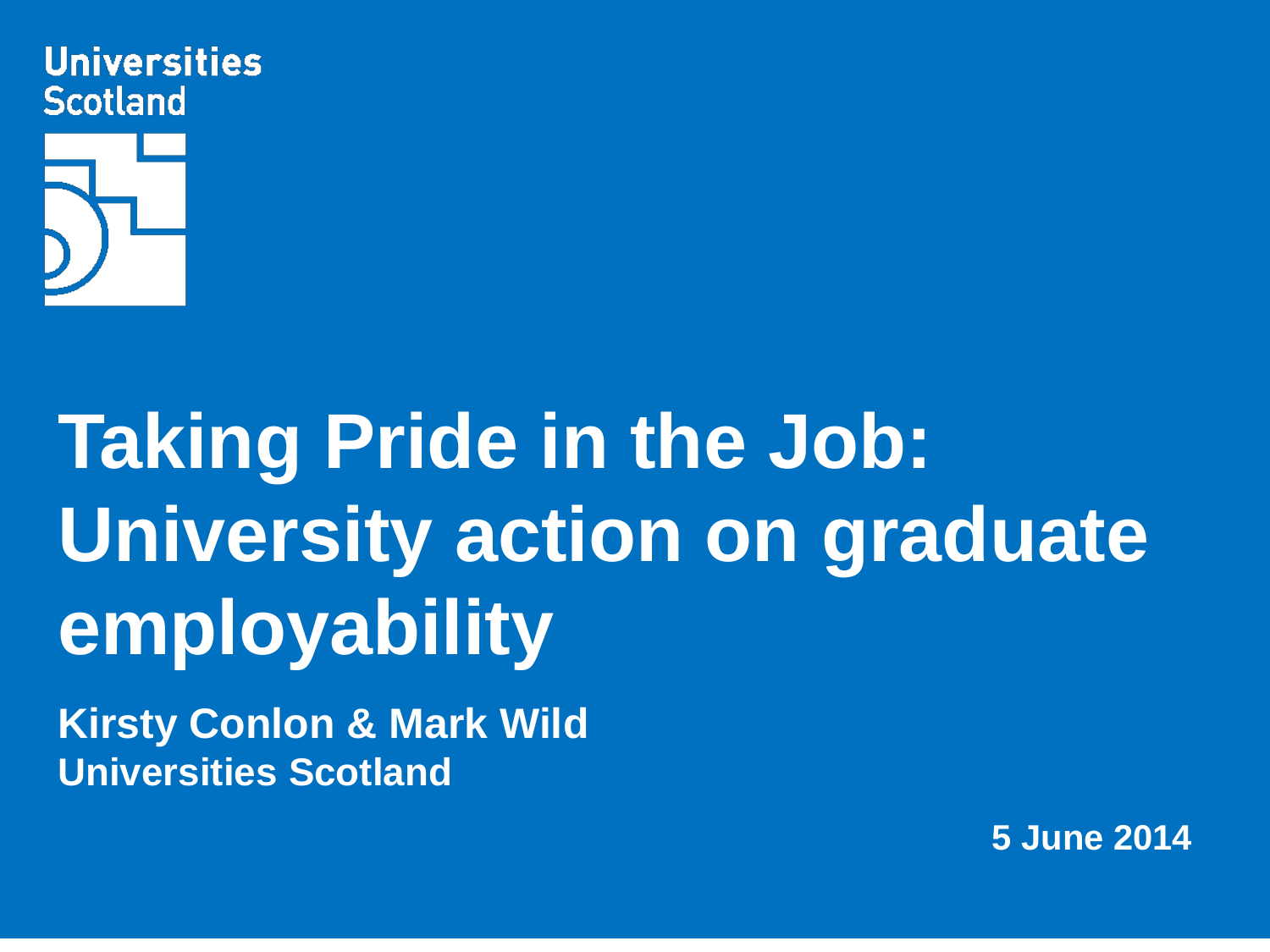

# **Universities and employability**

- 85% of graduates well or very well prepared for work (2013 UK Commission's Employer Skills Survey 2013: UK Results)
- 90% of 2012 first degree graduates from Scottish universities are employed or studying 6 months after graduation (DLHE, HESA 2011-12)
- *'[...] attitude, enthusiasm and breadth of thinking are key attributes in our selection process. The calibre of Scottish students continues to be of the highest quality.'*
	- RBS (360 Degrees, Universities Scotland, 2012)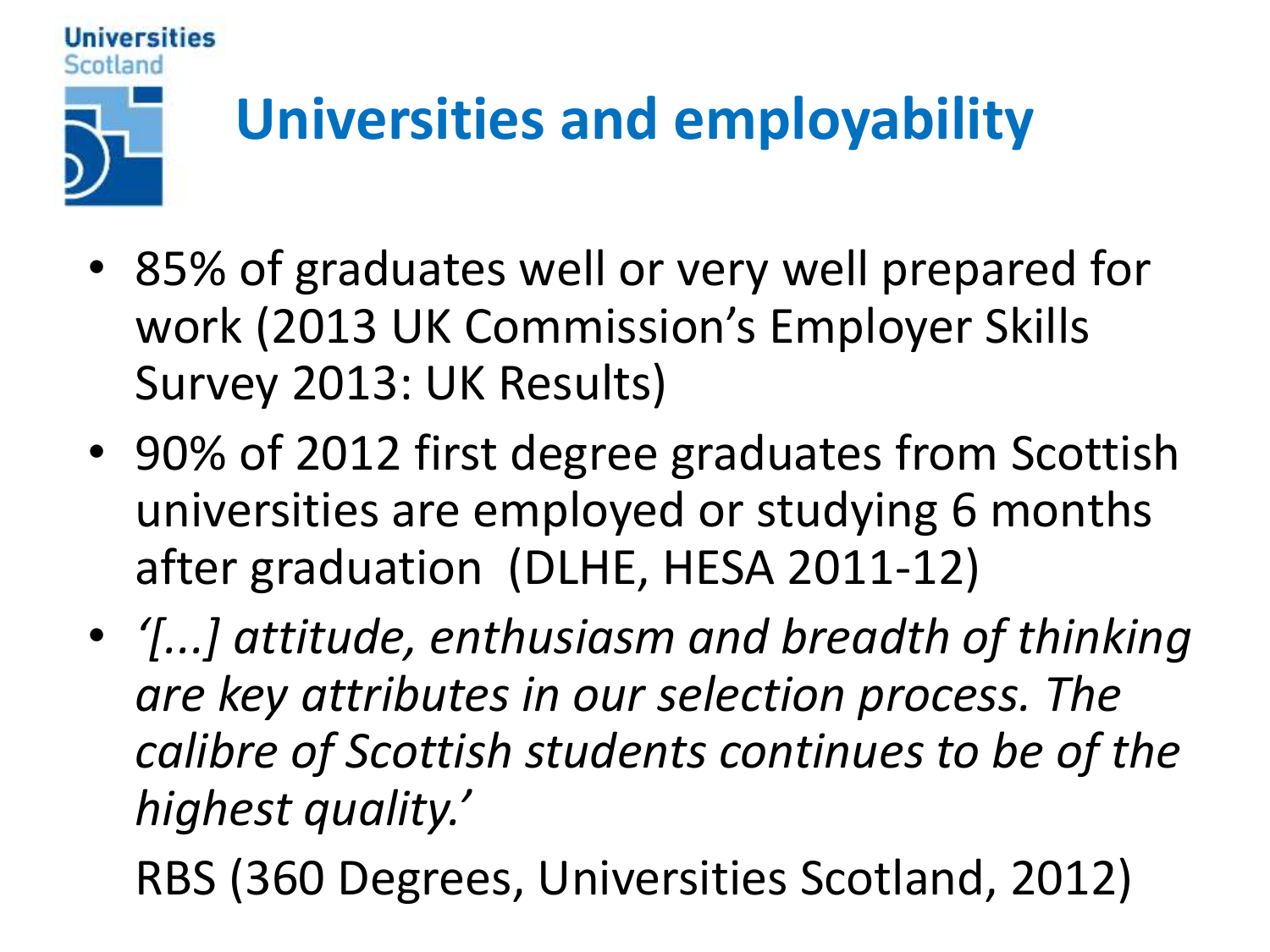

### **Action on employability**

- Why?
	- Youth employment agenda
	- Economic climate
	- Want to build on what we do enhancement
- Focus on student employability as a whole, not specific groups of students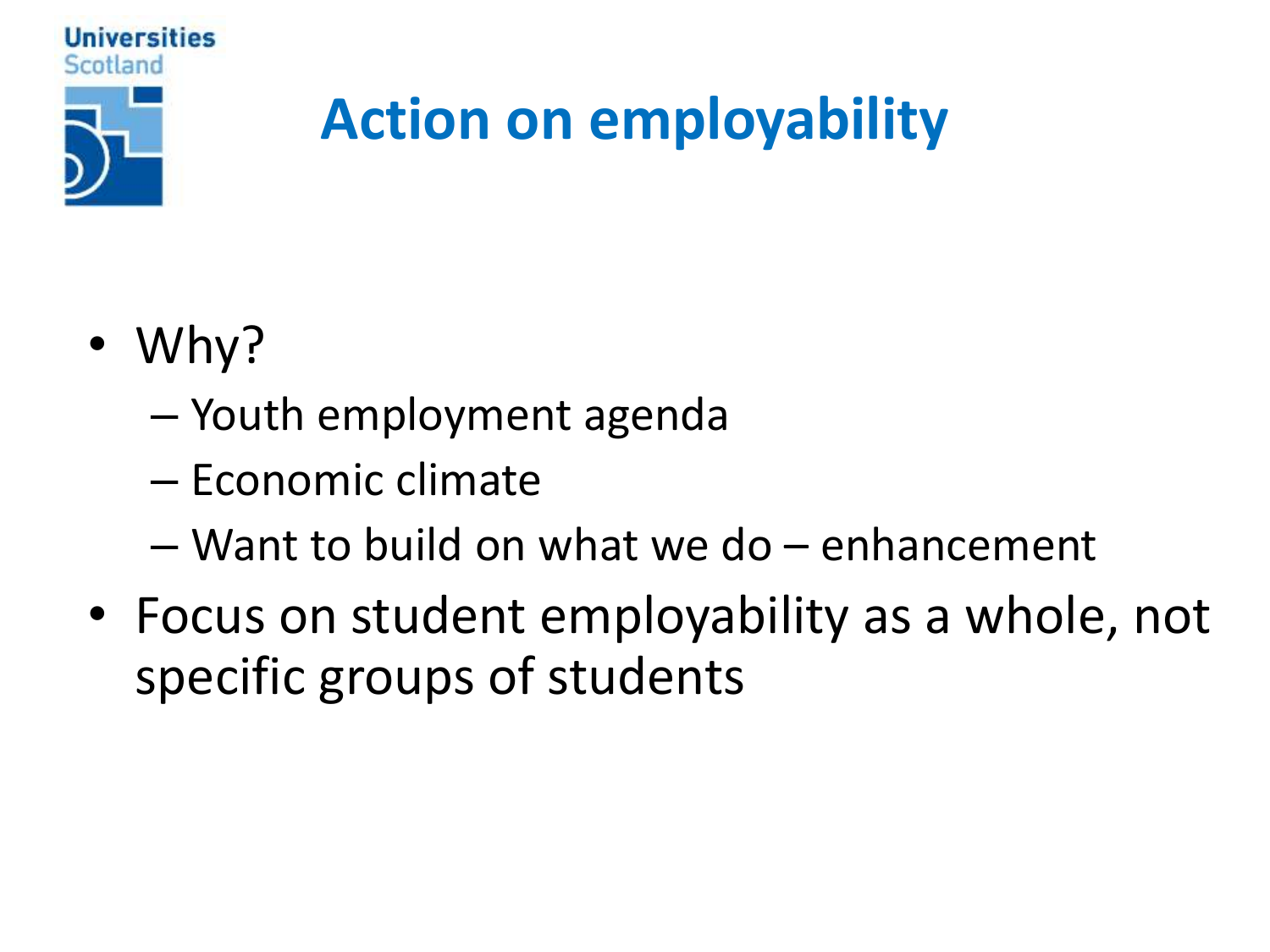

## **Equality and diversity**

US representation on:

- ECU Scottish Liaison Group
- Disabled Students' Advisory Group
- STUC One Workplace Equal Rights project

SG review of Disabled Students' Allowance (HEFCE-led review getting underway – UUK)

Focus on specific student groups in generic work – e.g. widening access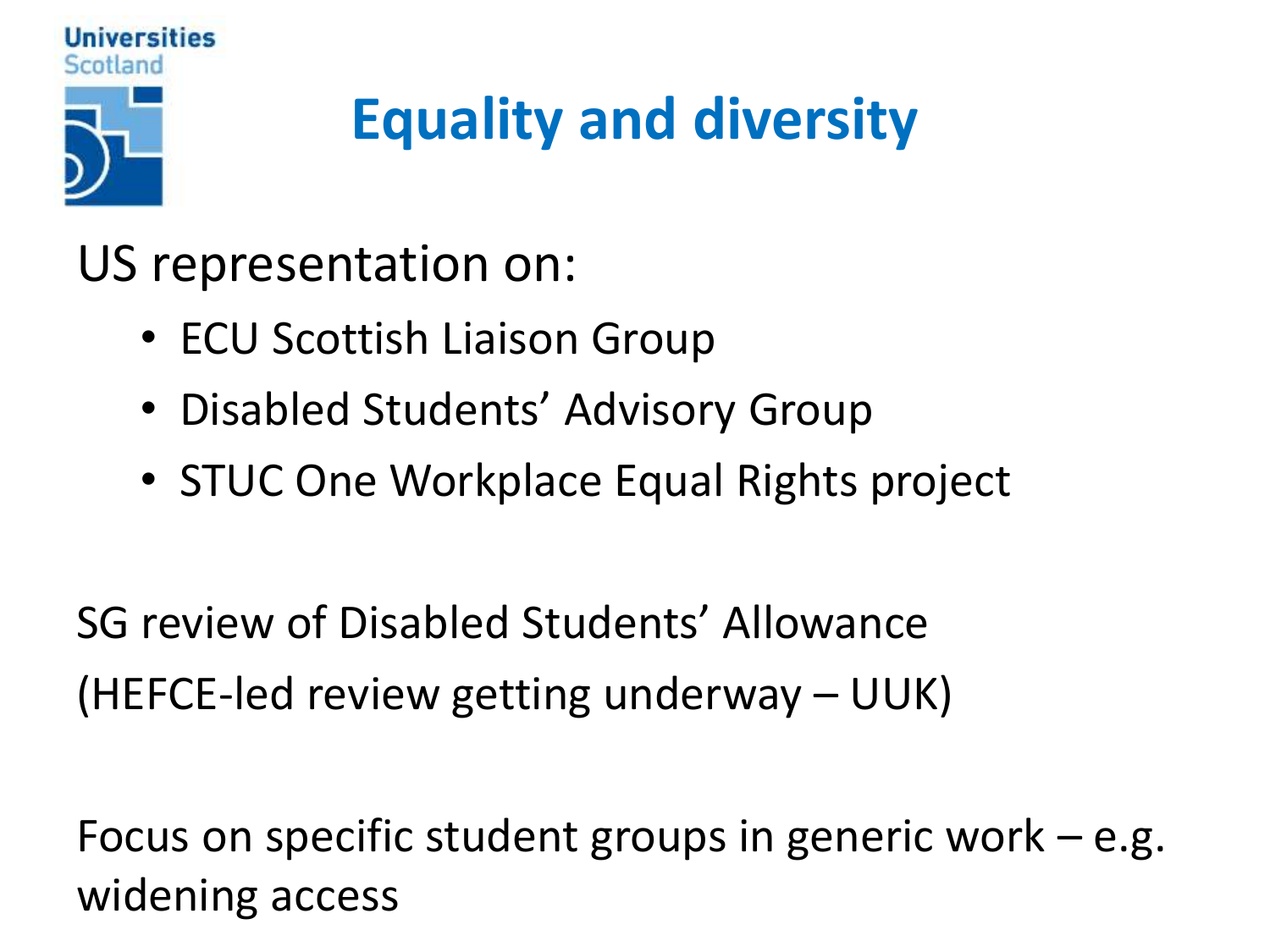

**Universities** 

#### **360 Degrees**

| 書著<br>                                                      |  |
|-------------------------------------------------------------|--|
|                                                             |  |
| <b>EQUIPPING SCOTLAND'S</b><br><b>GRADUATES FOR SUCCESS</b> |  |
| Universities<br>Scotiand                                    |  |
| agcas)                                                      |  |

- Stories of 19 graduates from 2012 who entered employment
	- All Scottish HEIs
	- Variety of subjects studied
	- Variety of employment sectors
- Quotes from employers
- Address negative perceptions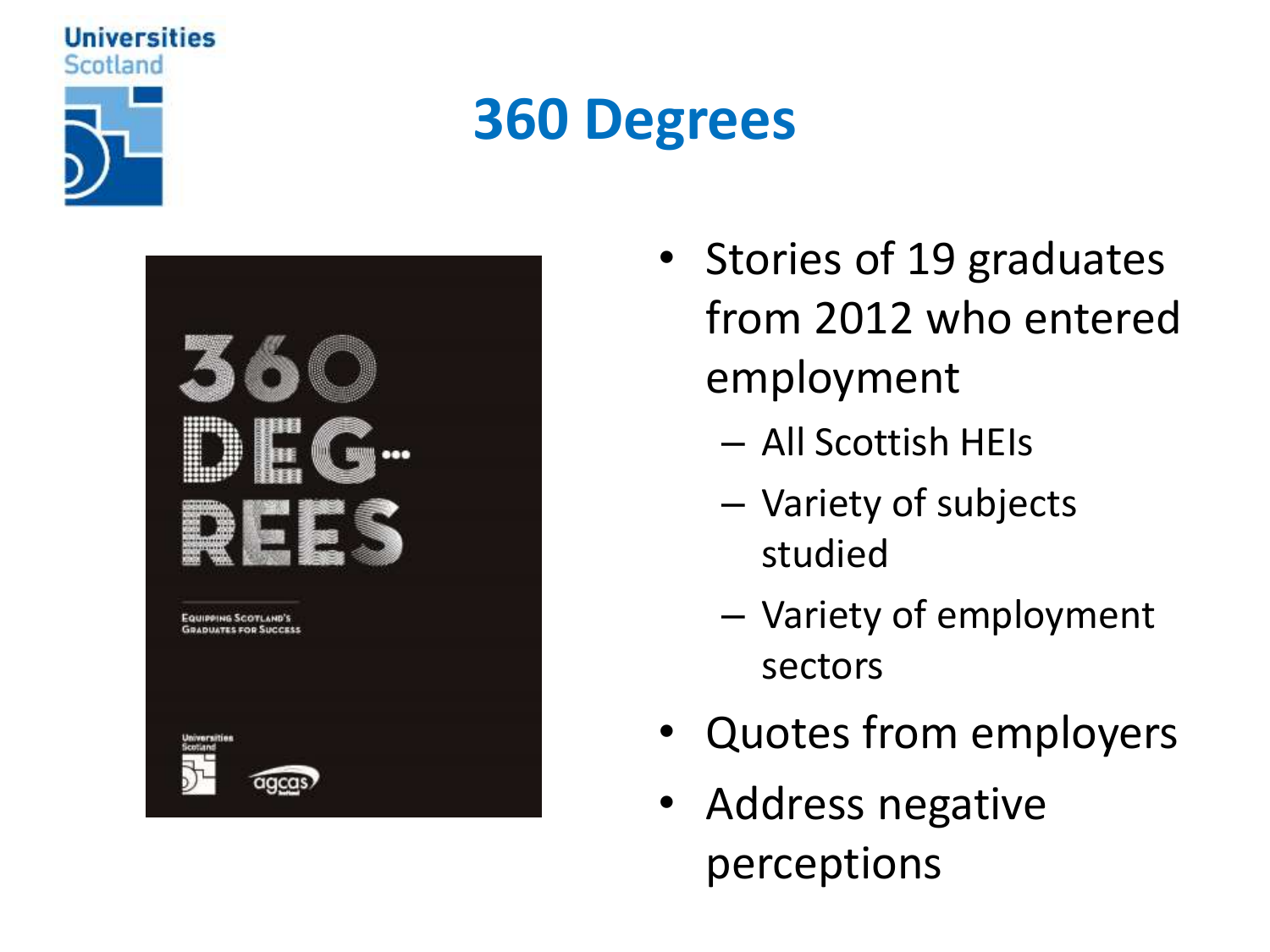

Universities

### **Taking Pride in the Job**



- Key inputs:
	- Employability summit
	- Joint meeting of Scottish Parliament's Cross Party Groups on Skills & Universities and Colleges
	- Universities Scotland Parliamentary reception
	- Series of meetings with employer representative bodies
	- AGCAS Scotland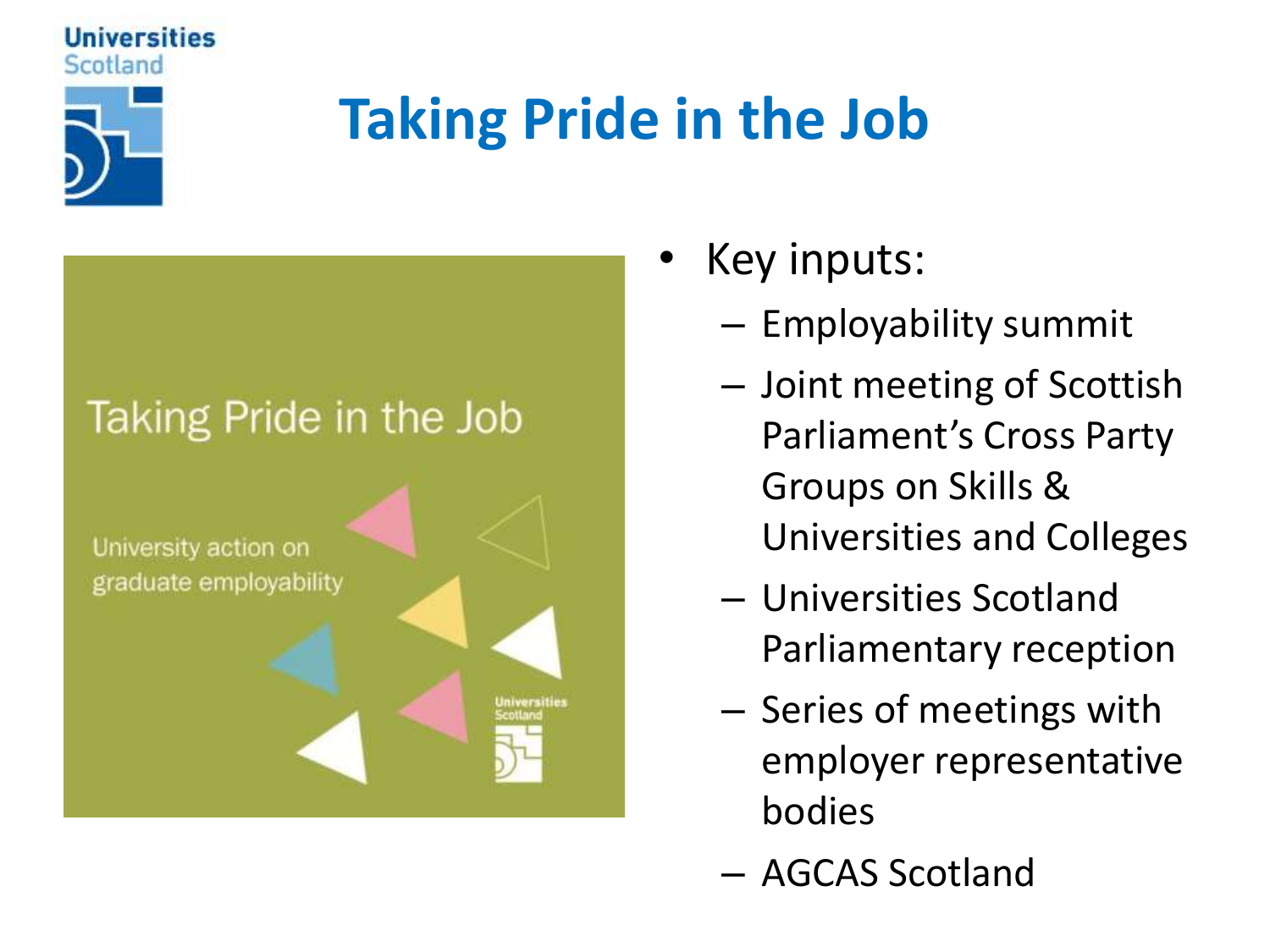

- Skills & employability
	- Employers need to define what they want
	- Graduate attributes
- Embedding employability in the curriculum and co-curriculum
	- Reflective learners
	- Work-related learning
	- Confidence
	- Co-curriculum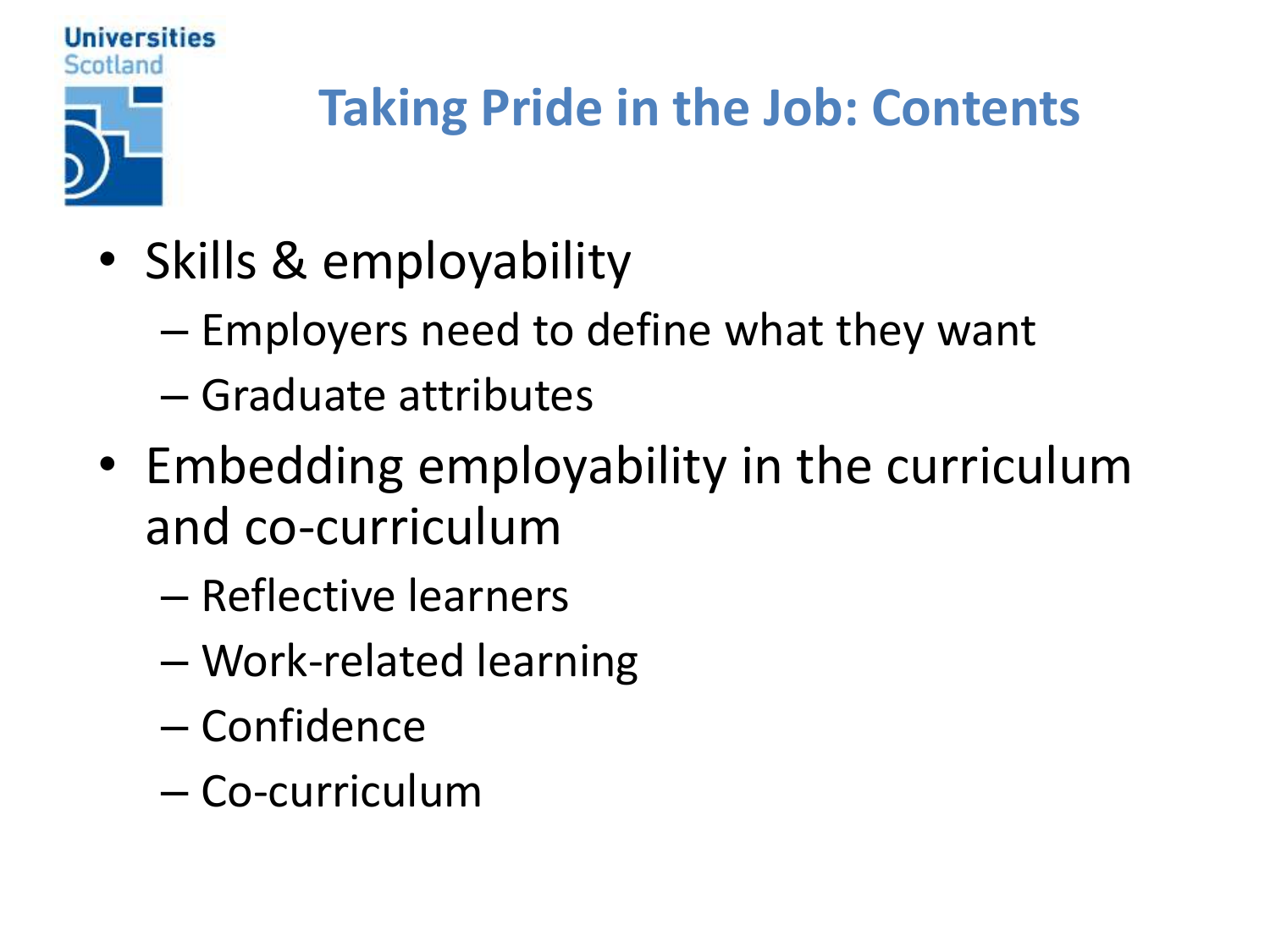

- Careers services
	- Integrated into university
	- Mentoring
	- Encouraging early student engagement
- Work placements
	- Very valuable, but need to be high quality
	- Should be either paid *or* credit-bearing
	- Part-time placements
	- Employer experience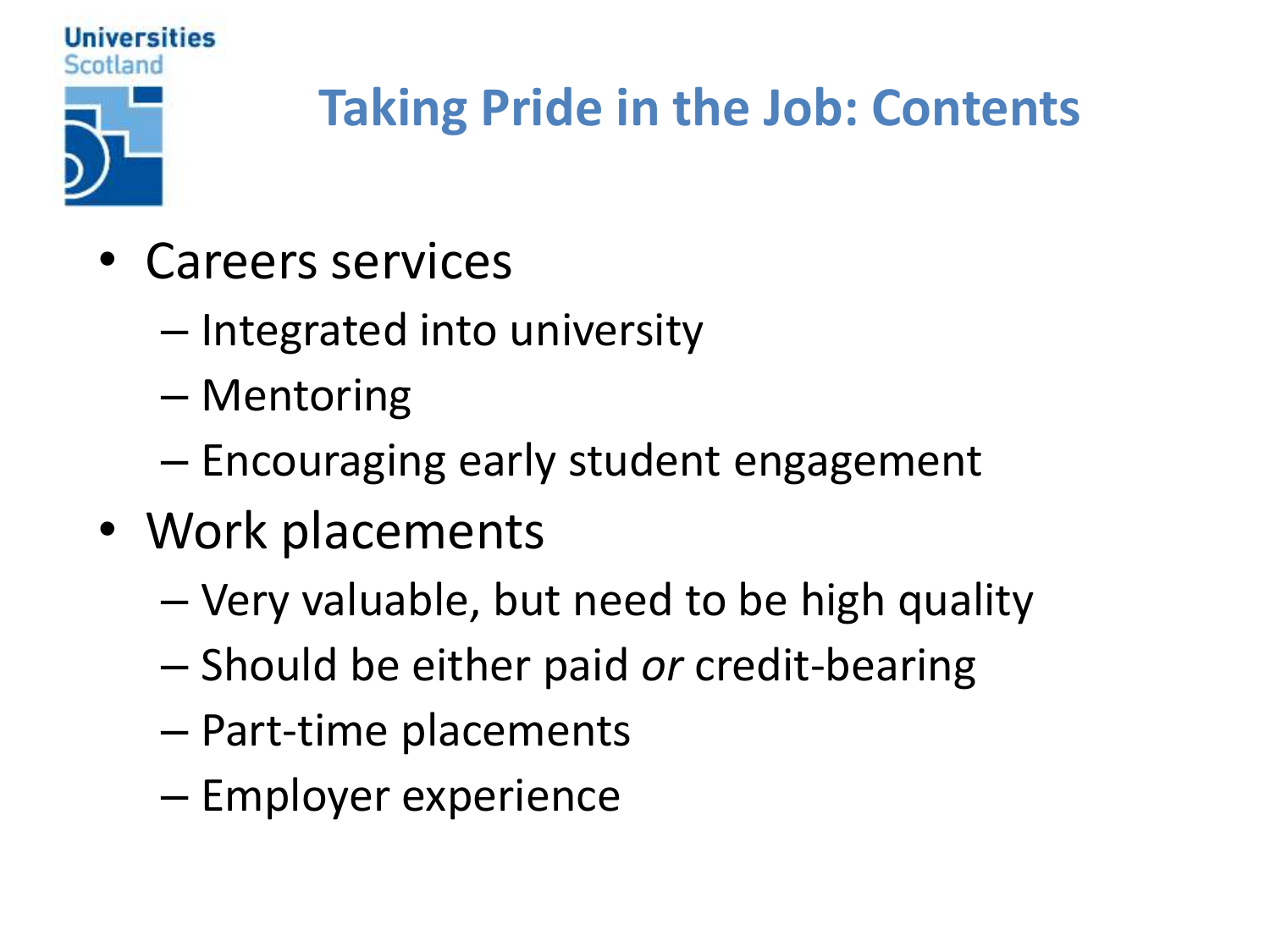

- Enterprise & entrepreneurship
	- Enterprise/entrepreneurial support
	- Intrapreneurship
	- Learning how to fail
- A focus on small & medium sized enterprises
	- Communications
	- Join up
	- Perceptions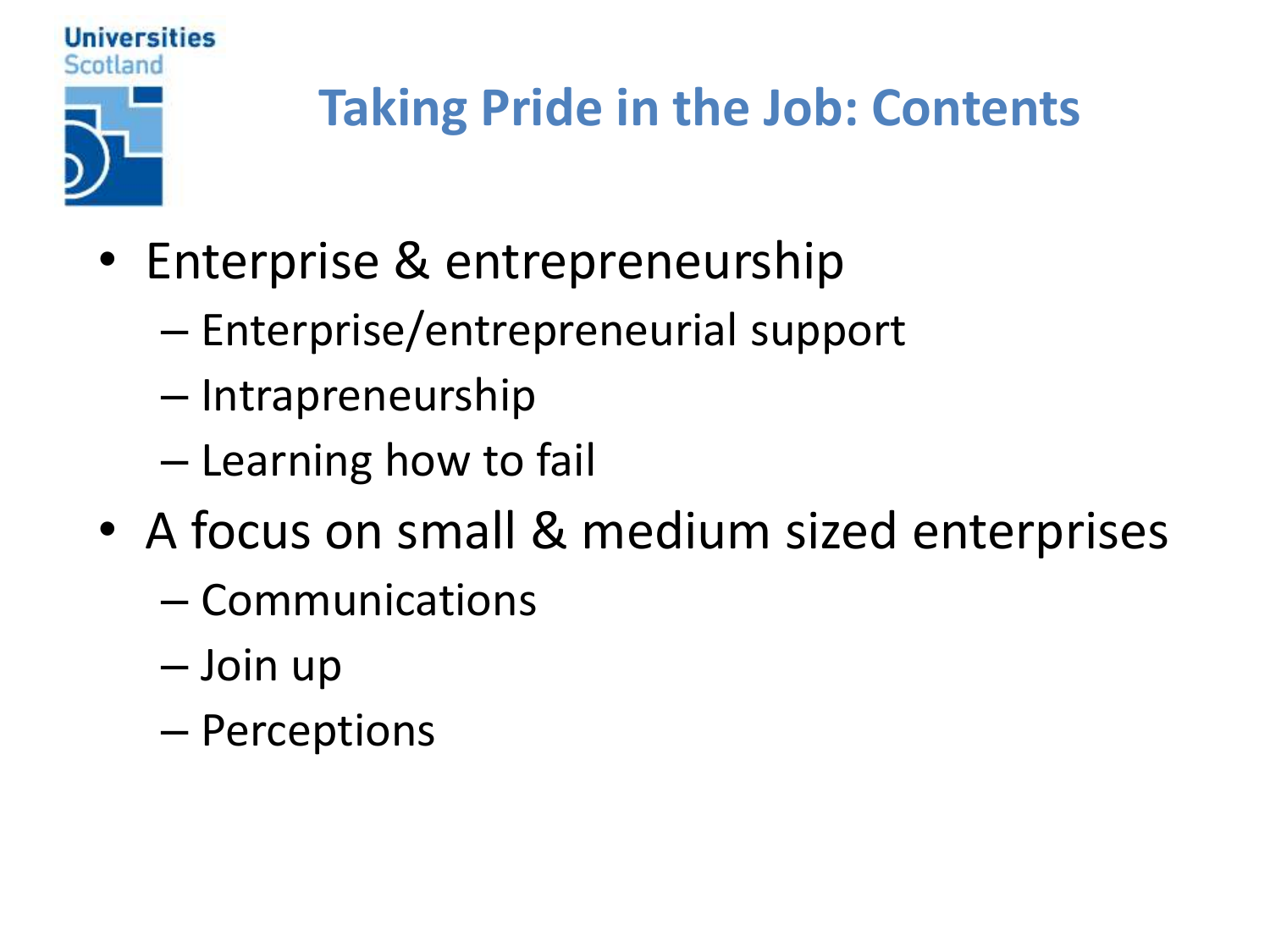

- Global skills
	- Study abroad
	- Work abroad
	- Different lengths of time
	- Language options
	- Virtual mobility
	- Need to help students appreciate value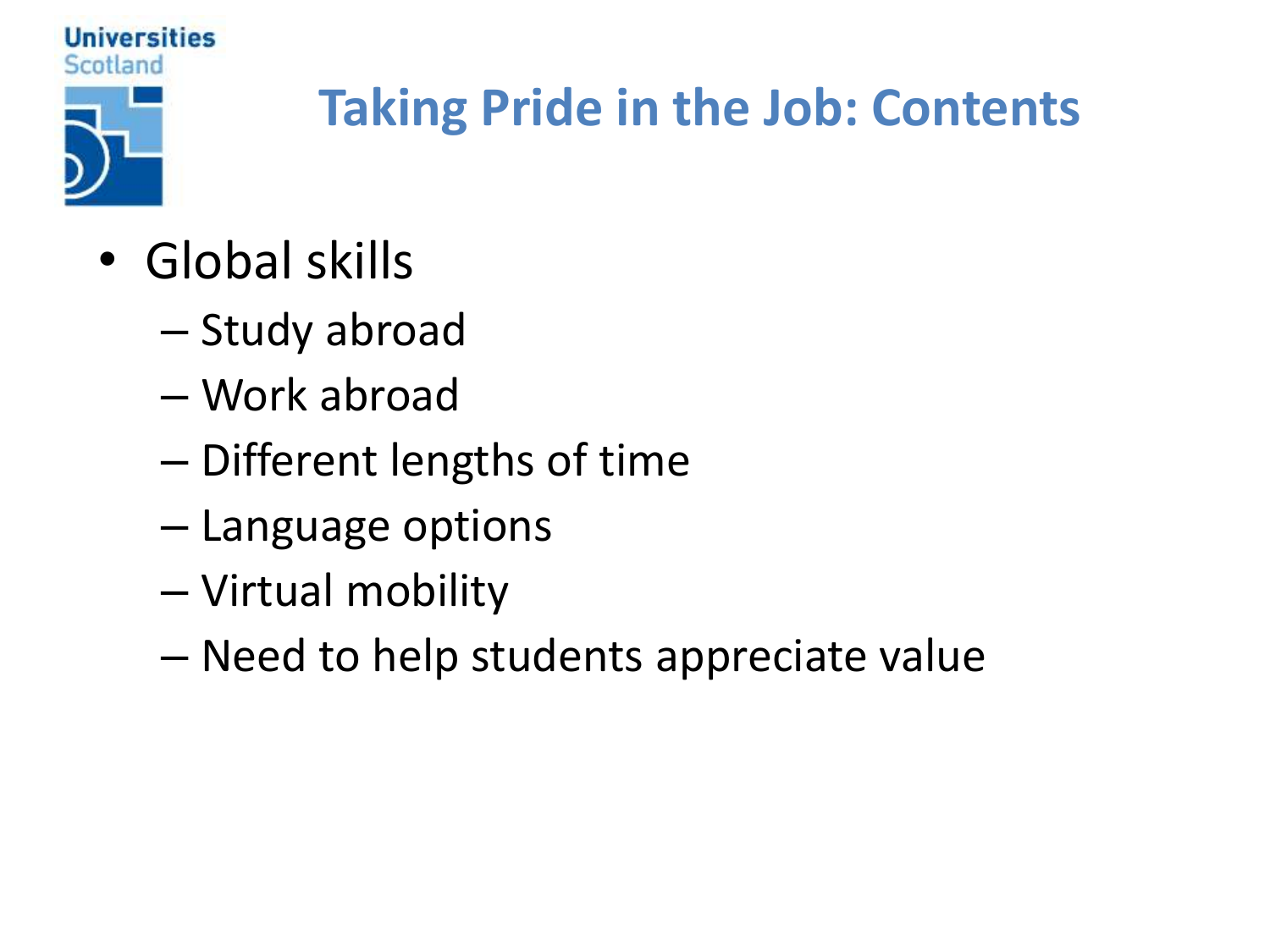

#### **Questions**

• Do these issues also resonate for disabled students in your experience?

• What do you see as the main/additional challenges for disabled students?

• What more can institutions do to support the employability of disabled students in particular?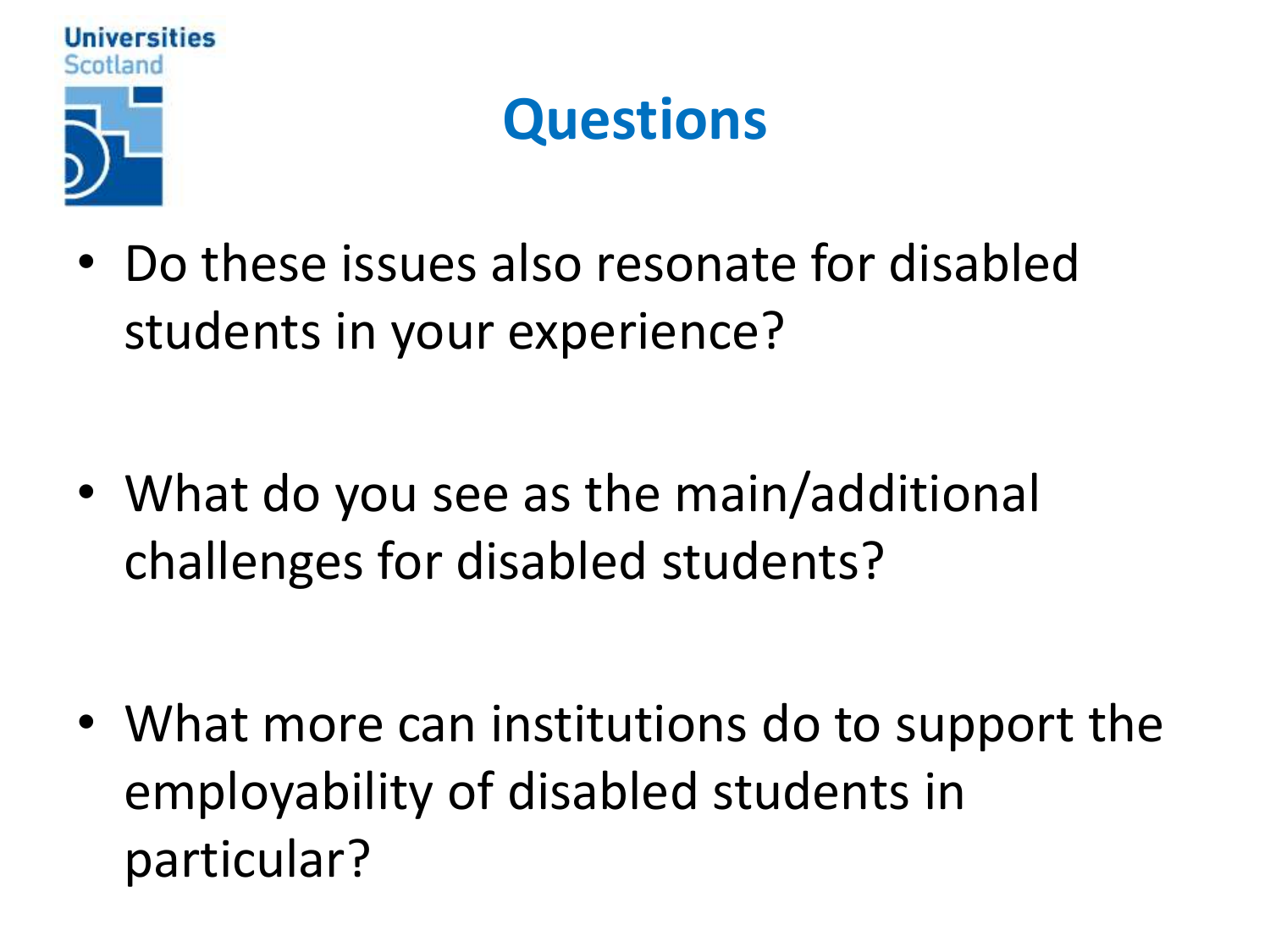



360 Degrees:

http://www.universities[scotland.ac.uk/uploads/360Degrees.pdf](http://www.universities-scotland.ac.uk/uploads/360Degrees.pdf)

Taking Pride in the Job:

http://www.universities[scotland.ac.uk/uploads/TakingPrideintheJobApri](http://www.universities-scotland.ac.uk/uploads/TakingPrideintheJobApril13.pdf) l13.pdf